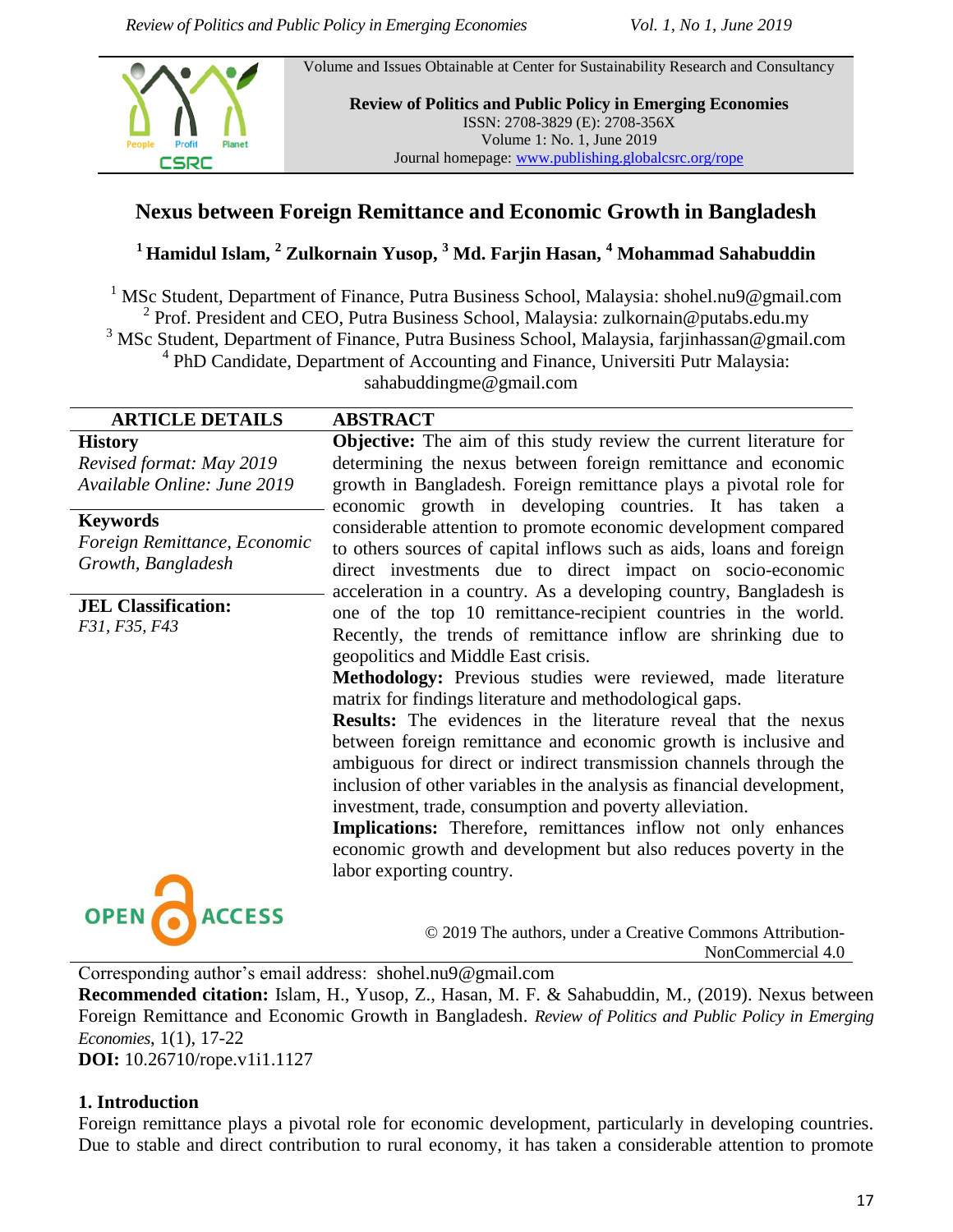economic growth compared to others sources of capital inflows such as aids, loans and foreign direct investments (Jawaid, and Raza, 2012). In last few decades, foreign remittance increased more than 20 times. Recent evidence shows that worldwide remittance inflows exceeded in total 440 billion in US dollar in 2010, where in developing countries only transmitted US 350 billion in US dollar (World Bank, 2011; Nyamongo et al. 2012). Therefore, foreign remittance is a dependable, continual and attractive foreign earning source for developing countries and the staggering growth of its flows promoted to researchers to analyze the role of foreign remittance for short-run, long run and causal impact on economic development of developing countries (Salahuddin and Gow, 2015; Kumar, Stauvermann, Kumar and Shahzad, 2018).

As a developing country, Bangladesh is one of the top 10 remittance-recipient countries in the world. Particularly, Bangladesh labor market is based on Middle East. According Bangladesh Bank Report (2017), Gulf region contributed 55.3% remittance from total recipient remittance of Bangladesh. Recently, the trends of remittance inflow are shrinking due to geopolitics and Middle East crisis. However, considering the global reality, the figure 1 and 2 shows that the migration from Bangladesh is quite remarkable and income from foreign remittance has currently recorded 13473.47 million US dollar, which has been 7.30% of the country's GDP in 2018 (Bangladesh Bank, 2018). Interestingly, GDP as percentage of Bangladesh is increasing but remittance inflow is slow down from 2015 (BBS and GOB, 2016).



**Figure 1:** GDP of Bangladesh in percentage Source: Bangladesh Bank (2018)



**Figure 2:** Remittance inflow in Bangladesh Source: Bangladesh Bank (2018)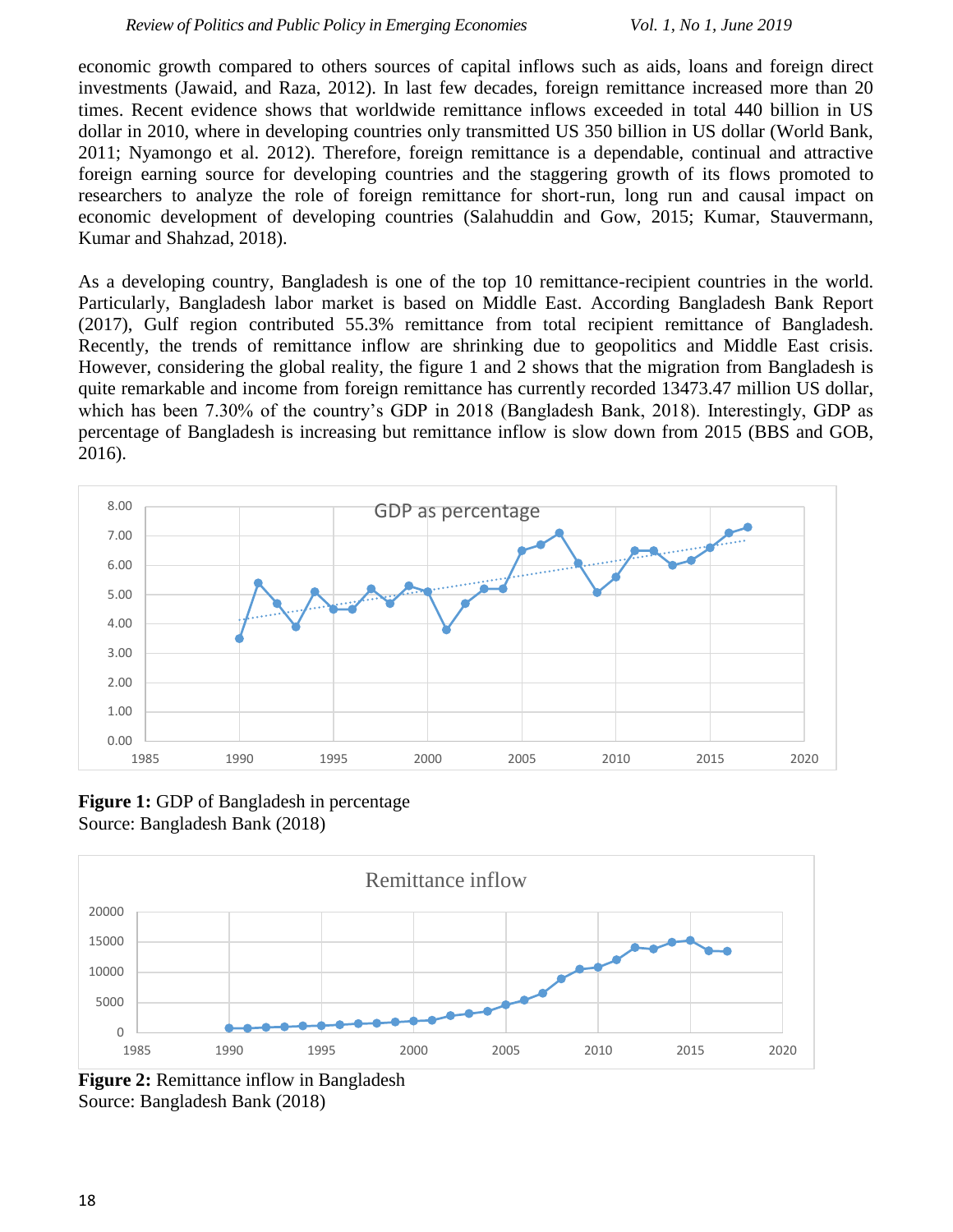The current empirical evidences in the literature reveal that the nexus between foreign remittance and economic growth is inclusive and ambiguous for direct or indirect transmission channels through the inclusion of other variables in the analysis as financial development, investment, trade, consumption, etc. Indeed, some empirical works stress that workers' remittances positively influence economic growth, while others do not share this view and find that the impact is negative (Chami et al., 2005; Kireyev, 2006; Jongwanich, 2007; Ratha, 2007; Bjuggren et al., 2010; Parinduri and Thangavelu, 2011). Moreover, it is eventually important to determine the causality between foreign remittance and economic growth but the causal relationship among these variables has not received more attention yet. In this context, very few researches have focused on investigating the causality among the variables directly or through transmission channels (Le, 2009; Bettin et al., 2009; Ahmed and Salah Uddin, 2009; Siddique et al., 2010).

Further, evidence shows that there are positive link between increase of foreign workers and decline the number of people in poverty. Therefore, more migration indicates more foreign remittance and it has given more and more focus as a contributor to development and poverty alleviation in Bangladesh (Karunaratne and Dassanayake, 2018). Interestingly, foreign direct investment has sharply dropped in recent year, foreign remittance play a role to fill the gap of balance of trade in many developing countries and foreign migrant's remittances offer a positive role to resolve the problems of shortages of foreign exchange reserves. However, little attention has been given to investigate the economic impact of foreign remittance on economic growth, especially on poverty alleviation and investment. Moreover, since it could positively affect economic growth and reduce poverty, the rapid increase in such inflows could generate the adverse effects to the overall economy, retarding the economic growth, i.e. the 'Dutch Disease' problem (Jongwanich, 2007).

# **2. Literature Review**

Remittance has been playing a very significant role to the sustainable economic development of a developing country like Bangladesh and other developing countries. There are plenty of literature on the impact of remittance and economic growth in the developing countries. Interestingly, most of the results are based on cross-country regressions and the results of these study are still produce inclusive and mixed (Meyer and Shera, 2017, Adams and Klobodu, 2016; Baldé, 2011). Further, most of the studies have been conducted by time series techniques (Luqman and Haq, 2016; Tahir et al., 2015, Hussain and Anjum, 2014; Ramirez, 2014).

Kamal and Rana (2019) by examining the effect of remittance on household expenditure and asset accusations in Bangladesh by employs the propensity score matching technique found that the effects of remittances vary on household expenditure and asset accumulation in the context of internal and external sources.

Jamal and Husein (2019) investigated the long-run relationship of foreign aid and workers' remittances on Jordanian economic growth in the time span 1970-2014 using time series techniques. The result of this study showed that foreign workers remittances have had a positive and significant relationship on economic growth in Jordian economics.

Kumar et al. (2018) investigated the impact of foreign remittances on reducing volatility of household consumption using a panel data technique for 84 developing countries from 1980 to 2014. The results of this study revealed that international migrants' remittances may be indeed contribute significantly to households' welfare by reducing the volatility of consumption in remittance receiving developing countries both in the short and long run.

Evans and Kelikume, (2018) This study investigates the impact of Foreign Direct Investment, migrant's remittances and Official Development Assistance on economic growth of Nigeria over the period 1984- 2014 by using time series the results, foreign direct investment has a positive and significant impact on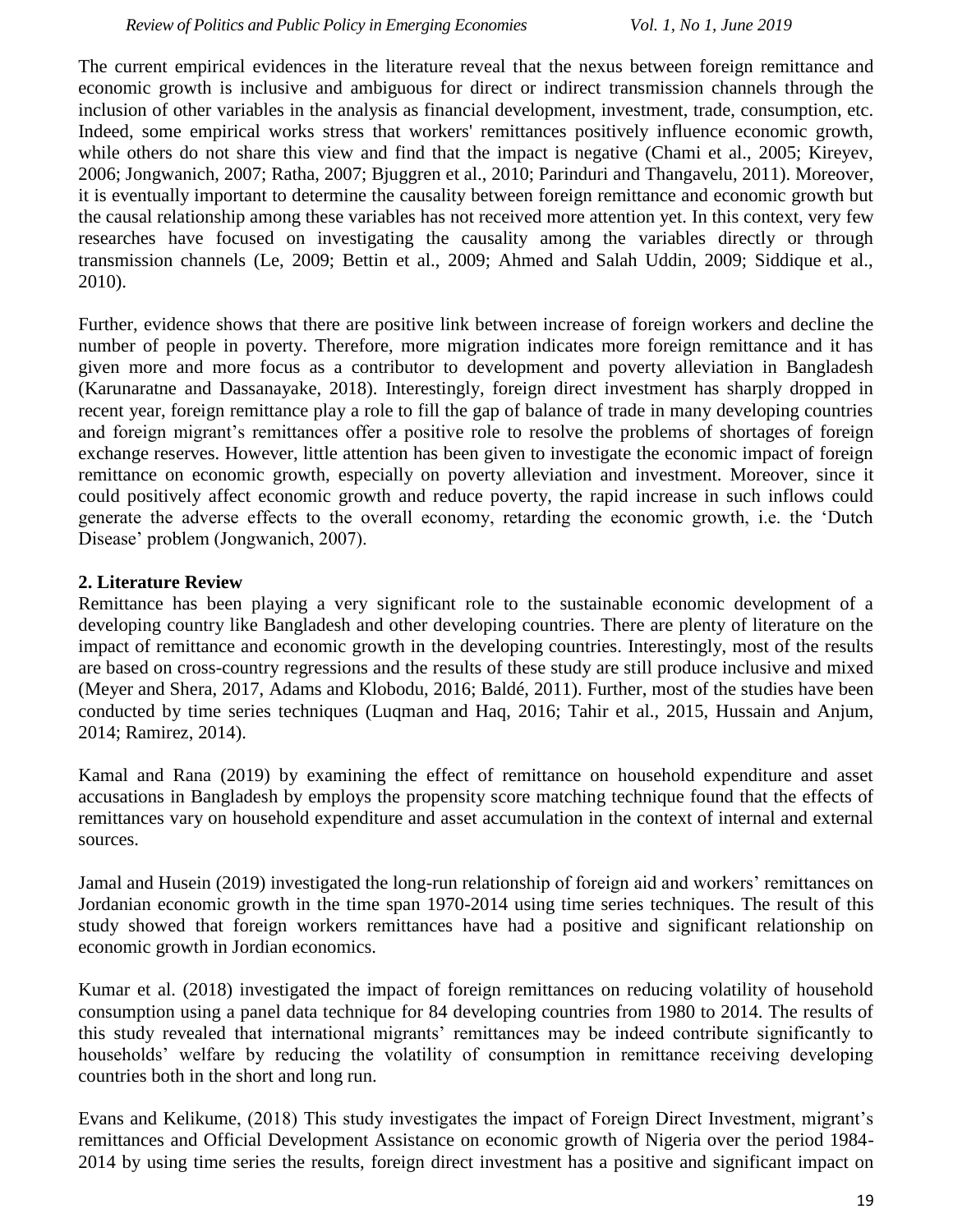the Nigerian economy in the long term and in the short term.

Michael (2018) this thesis observes the impact of foreign support on foreign direct asset (FDI) in Africa the method used in the research is System Generalized Method of Moments (GMM) to examine relative effects of development assistance on FDI.

Zardoub and Sboui, (2018) This study investigates the effects of FDI, trade, aid, remittances and tourism on welfare in Nigeria under terrorism and militancy by using non-linear econometric models, the Cobb-Douglas production function the empirical findings showed that, in the short run, FDI, trade, aid, remittances and tourism had positive significant effects on welfare, even under terrorism and militancy.

Yilmaz, (2016) investigated the causal relationship among foreign capital inflows including foreign direct investment, foreign portfolio flows, remittances, and stock market development in Turkey by using tested the stationarity of the variables by ADF (1981) and PP (1988) unit root tests the findings of empirical studies in the literature and supported that FDI contributed to the stock market development.

Tahir, Khan and Shah (2015) determined the relationship between external determinants and economic growth in Pakistan from 1977 to 2013 by using time series approach. The evidence found that foreign imports have adversely influenced the economic growth of Pakistan.

Le De, Gaillard, Friesen and Smith, (2015) This study investigates the role of remittances in households' response to disasters by using both qualitative and quantitative this study found that remittances are very fast in reaching those affected and remain high in the long term in order to cope with and recover from disaster.

Siddique, Selvanathan and Selvanathan (2012), this article investigates the causal link between remittances and economic growth in three countries, Bangladesh, India and Sri Lanka using time series data over a 25-year period, we found that growth in remittances does lead to economic growth in Bangladesh.

| <b>Authors</b> | <b>Objectives and Methodology</b>           | <b>Findings</b>                               |
|----------------|---------------------------------------------|-----------------------------------------------|
| and Date       |                                             |                                               |
| $\&$<br>Kamal  | To examine the effects of remittance on     | Findings<br>suggest that the effects<br>of    |
| Rana (2019)    | household<br>expenditure<br>and<br>assets   | remittance vary on household expenditure      |
|                | accumulation during the study period        | and asset accumulation in the context         |
|                | 2010-2016<br>Bangladesh applying<br>in      | internal and external sources                 |
|                | propensity score matching techniques and    |                                               |
| Jamal<br>and   | To investigate the long-run relationship of | Result showed<br>that<br>foreign<br>workers   |
| Husein         | foreign aid and workers' remittances on     | remittances have had<br>a positive<br>and     |
| (2019)         | Jordanian economic growth in the time       | significant relationship on economic growth   |
|                | $1970-2014$ using time series<br>snan       | in Jordan economics.                          |
| Ripon et al.,  | To investigate the impact of remittances on | Findings showed that this study highlight the |
| (2018)         | volatility<br>reducing<br>of<br>household   | international migrants remittance that may    |
|                | consumption using panel dataset of          | indeed contribute significantly to household  |
|                | developing countries.                       | by reducing<br>welfare<br>volatility<br>of    |
|                |                                             | consumption in developing countries<br>for    |
| Faouzi<br>et   | To investigates the impact of Foreign       | Results, foreign direct investment has a      |
| al.,           | Direct Investment, migrant's remittances    | positive and significant impact on the        |
| (2018)         | and Official Development Assistance on      | Nigerian economy in the long term and in      |
|                | economic growth of Nigeria over the         | the short term                                |
|                |                                             |                                               |

**Table 1:** Summary of the Literature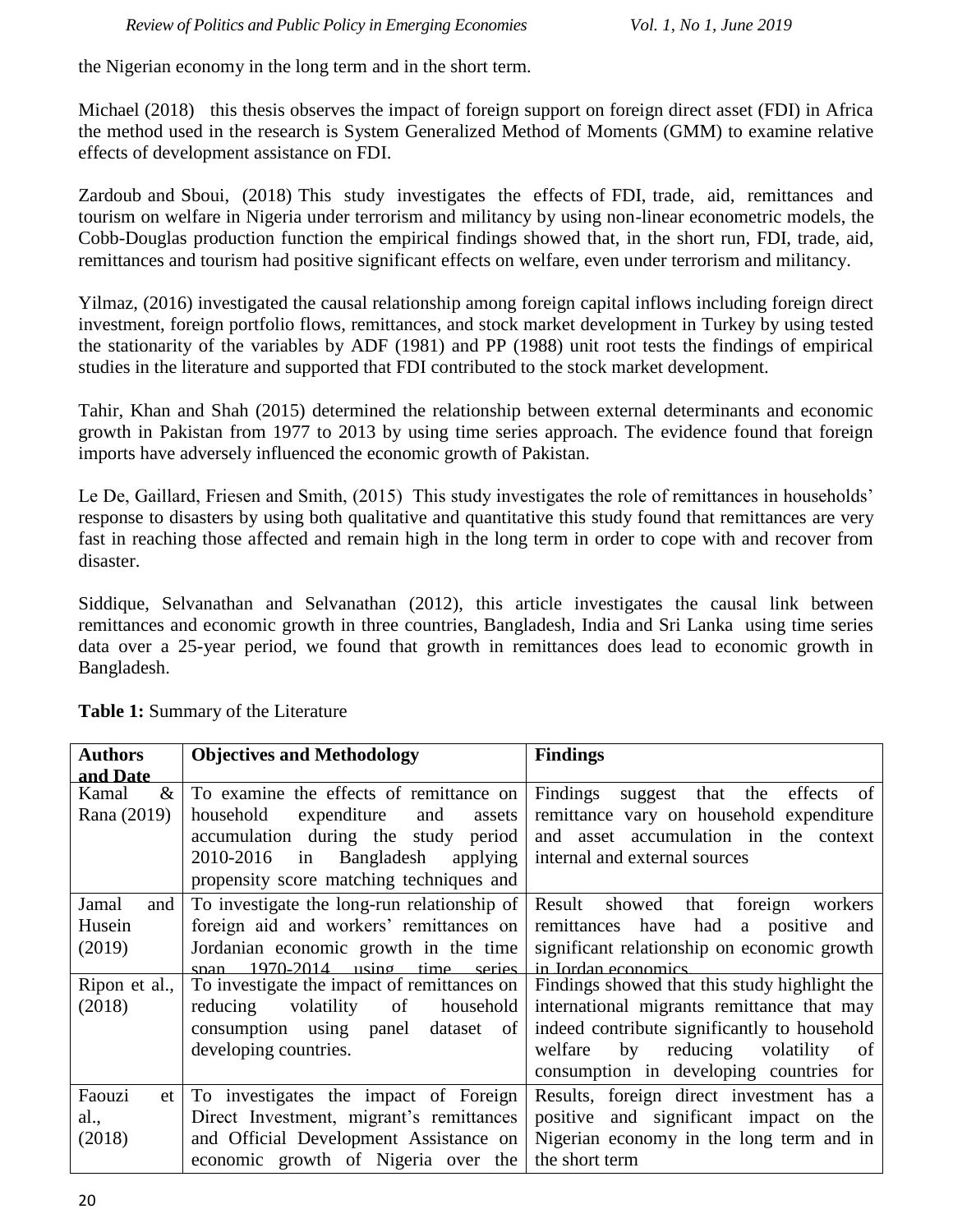| Bayar,       | To investigates the causal relationship    | Findings of empirical studies in the literature |
|--------------|--------------------------------------------|-------------------------------------------------|
| (2016)       | among foreign capital inflows including    | and supported that FDI contributed to the       |
|              | FDI, foreign portfolio flows, remittances, | stock market development in Turkey.             |
|              | and stock market development in Turkey     |                                                 |
|              |                                            |                                                 |
| Tahir, Khan  | To determine the relationship between      | Results showed that foreign imports have        |
| Shah<br>&    | external determinates and economic growth  | adversely influenced the economic growth of     |
| (2015)       | in Pakistan for study span 1977-2013 using | Pakistan                                        |
|              | time series techniques                     |                                                 |
| Siddique,    | To investigates the causal link between    | Results found that growth in remittances        |
| Selvanath &  | remittances and economic growth in three   | does lead to economic growth in Bangladesh      |
| Selvanathan, | developing countries, Bangladesh, India    |                                                 |
| (2012).      | and Sri Lanka in the study span 1978-2012  |                                                 |
|              | using time series techniques               |                                                 |

Source: Authors own

### **3. Conclusion and Recommendations**

From the empirical evidence, it is shown that there are positive and significant relationship between foreign remittance and economic growth. Most of the researchers determined the direct relationship between foreign remittance and economic growth and they had focused on single country based research. There were very few studies conducted on causal relationship and cross-countries perspectives. Further, most of the developing countries have been suffered from the cursed of poverty but it has not been addressed yet.

The impact of remittance in both receiving and home countries have attracted an attention from policy makers and researchers at large. Particularly, the policy makers of developing countries have concerned more for sourcing the receiving countries to send migrant labor. Migrant workers may raise many issues which are related to the job, safety and security for recipient country. Therefore, remittances inflow not only enhances economic growth and development but also reduces poverty in the labor exporting country. Most notably, this view was supported by Adam (2011) who argued that remittances boost income levels and investment in health, education and Physical assets, thereby contributing towards poverty reduction (Tsaurai, 2018).

# **References**

- Kamal, M., and Rana, E. A. (2019). Do Internal and International Remittances Affect Households' Expenditure and Asset Accumulation Differently? Evidence from Bangladesh. The Journal of Developing Areas, 53(2), 139-153.
- Kumar, R. R., Stauvermann, P. J., Kumar, N. N., and Shahzad, S. J. H. (2018). Revisiting the threshold effect of remittances on total factor productivity growth in South Asia: a study of Bangladesh and India. Applied Economics, 50(26), 2860-2877.
- Husein, J. G. (2019). Foreign aid, workers' remittances and economic growth in Jordan. International Journal of Social Economics, 46(4), 532-548.
- Tahir, M., Khan, I., and Shah, A. M. (2015). Foreign remittances, foreign direct investment, foreign imports and economic growth in Pakistan: a time series analysis. Arab Economic and Business Journal, 10(2), 82-89.
- Le De, L., Gaillard, J. C., Friesen, W., and Smith, F. M. (2015). Remittances in the face of disasters: A case study of rural Samoa. Environment, Development and Sustainability, 17(3), 653-672.
- Zardoub, A., and Sboui, F. (2018). Exploring the effects of FDI, remittances and official development assistance on Economic Growth of Nigeria: An ARDL CO-Integration Approach. International Journal of Applied, 6(6).

Michael, J. (2018). The effect of foreign aid on foreign direct investment inflows: Evidence from Africa.

Evans, O., and Kelikume. (2018).The effects of foreign direct investment, trade, aid, remittances and